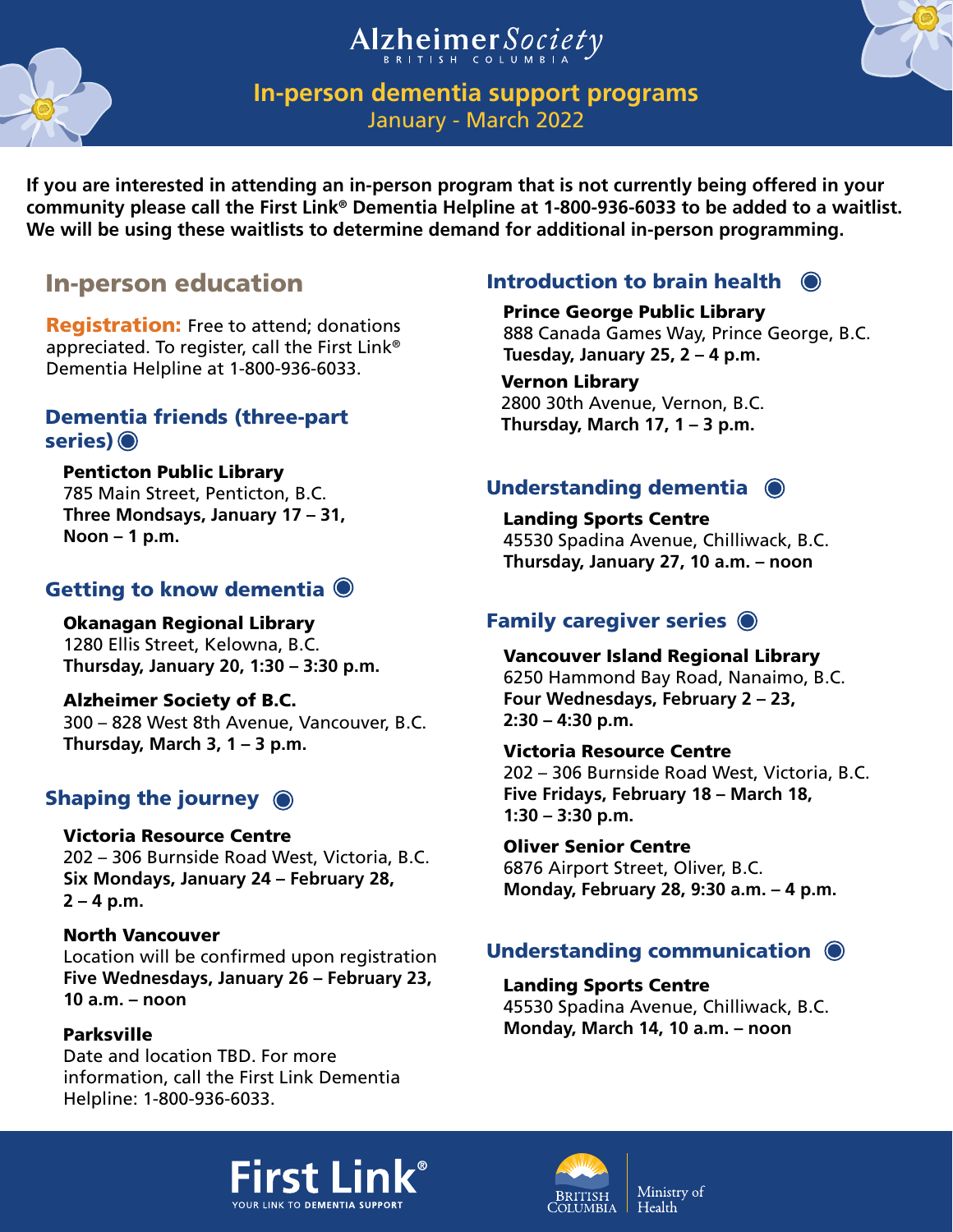# Alzheimer Society

strategies to help you and those around you [10] Ch 2022 The dementia experience involves change and loss and uncertainty. Join us to explore cope in the face of these changes.

# Coping with change

 $\frac{1}{2}$  Explore how people living with  $\frac{8}{3}$  dementia and their families can live  $\frac{3}{2}$ .C. **Wednesday in the community.** 

## Transition to long-term care

Richmond Caring **Richmond** 7000 Minoru B $\epsilon$ **Tuesday, March** 

tia and their families can live safely in<br>... Explore how people living with dementhe community.

## Living safely with dementia  $\bullet$

Prince George Public Library  $\frac{1}{8}$  Learn the signs of "sundowning" also known **Was late-day confusion caused by dementia and** explore strategies for responding.

# Focus on behaviour: Sundowning

- $(lat$ A fitness and social program for people living
	- **P** with any form of early-stage dementia along
	- 6<sup>1</sup> with a family member, friend or other care
	- **Wednesday, March 30, noon 1:30 p.m.** partner.

# Minds in Motion®

**Registration:** Cost and registration information listed for each Minds in Motion® location.

### Lower Native Sons Hall

360 Cliffe Avenue, Courtenay, B.C. **Six Wednesdays, January 12 – February 16** *or* **Seven Wednesdays, February 23 – April 6 1 – 3 p.m.**

**Cost:** \$48 per couple for six sessions; \$56 per couple for seven sessions

**Registration:** Register in-person or call the Lower Native Sons Hall at 250-338-1000.

# **In-person dementia support programs**

### Monterey Recreation Centre

1442 Monterey Avenue, Victoria, B.C. **Five Thursdays, January 13 – February 10** *or* **Eight Thursdays, February 17 – April 7 1:30 – 3 p.m. Cost:** \$41 per couple for five sessions; \$66 per couple for eight sessions **Registration:** Call the Monterey Recreation at 250-370-7300.

Aassey Drive, Prince George, B.C. **Eight Tuesdays, January 18 – March 8 10 – 11:30 a.m.**

**Cost:** \$54.30 + tax per couple for eight sessions **Registration:** Contact the Prince George Resource Centre at 250-564-7533 or email info.princegeorge@alzheimerbc.org.

### John Tod YMCA

150 Wood Street, Kamloops, B.C. **Eight Tuesdays, January 11 – March 1 1:30 – 3:30 p.m. Cost:** \$40 per couple for eight sessions **Registration:** Call the John Tod Centre YMCA at 250-554-9622.

### Parkinson Recreation Centre

1800 Parkinson Way, Kelowna, B.C. **Six Wednesdays, January 12 – February 16** *or* **Six Wednesdays, February 23 – March 30 10:30 a.m. – noon Cost:** \$53 per couple for six sessions **Registration:** Register directly at the Parkinson Recreation Centre or call 250-469-8800.

### Penticton Community Centre

325 Power Street, Penticton, B.C. **Five Tuesdays, January 11 – February 8** *or* **Five Tuesdays, February 15 – March 15 10 – 11:30 a.m.**

**Cost:** \$30 per couple for five sessions **Registration:** Register in-person at the Penticton Community Centre or online www.penticton.ca





Ministry of Health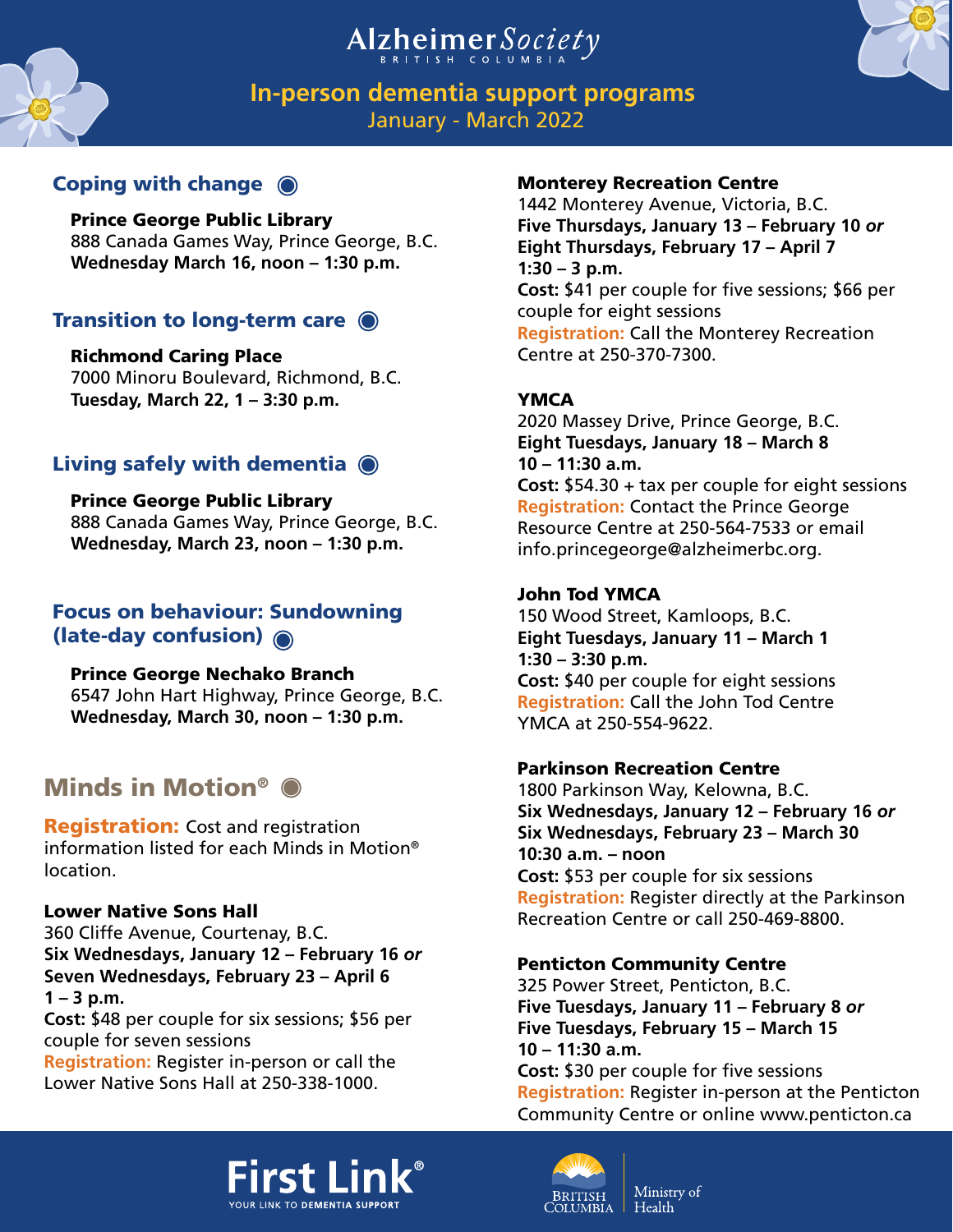



# **In-person dementia support programs** January - March 2022

### Cranbrook Seniors' Hall

125 17th Avenue, Cranbrook, B.C. **February, 2022. Start date TBD 10 – 11:30 a.m. Cost:** \$10 tax per couple per session **Registration:** For more information, please call 778-761-2011, or email info.eastkootenay@alzheimerbc.org

### Hillcrest Community Centre

4575 Clancy Loranger Way, Vancouver, B.C. **Nine Wednesdays, January 12 – March 9 1:30 – 3:30 p.m. Cost:** \$72 per couple per for nine sessions **Registration:** Call 604-257-8680, register

in-person at Hillcrest Community Centre or online at vanrec.ca

### Killarney Community Centre (Cantonese)

6260 Killarney Street, Vancouver, B.C. **Eight Fridays, January 7 – February 25 1:30 – 3:30 p.m. Cost:** \$49.60 per couple per for eight sessions **Registration:** Call 604-718-8200 or register online at vanrec.ca

## South Arm Community Centre

8880 Williams Road, Richmond, B.C. **Nine Tuesdays, January 11 – March 8 1:30 – 3:30 p.m. Cost:** \$50.85 per couple per for nine sessions **Registration:** Call 604-238-8060 or 604-276-4300 or register in-person at South Arm Community Centre.

### Cambie Community Centre (Cantonese)

12800 Cambie Road, Richmond, B.C. **11 Wednesdays, January 12 – March 23 1:30 – 3:30 p.m. Cost:** \$62.15 per couple per for 11 sessions **Registration:** Call 604-276-4300 or register in person at Cambie Community Centre.

### West Vancouver Seniors' Activity

695 21st Street, West Vancouver, B.C. **Eight Fridays, January 14 – March 4 10 – 11:30 a.m.**

**Cost:** \$48 per couple for eight sessions **Registration:** Call 604-925-7280 or register online at westvancouverrec.ca/registration West Vancouver Activity #114040

### Dogwood Pavillion

Coquitlam, B.C. **Six Thursdays, January 6 – February 10** *or* **Six Thursdays, January 17 – March 24 2 – 3:30 p.m. Cost:** \$32.40 per couple for six sessions **Registration:** Call Dogwood Pavillion at 604-927-6098.

### McKee Seniors Centre

Ladner (Delta), B.C. **11 Mondays, January 10 – March 21 1 – 3 p.m. Cost:** \$66 per couple for 11 sessions **Registration:** Call McKee Seniors Centre at 604-946-1411.



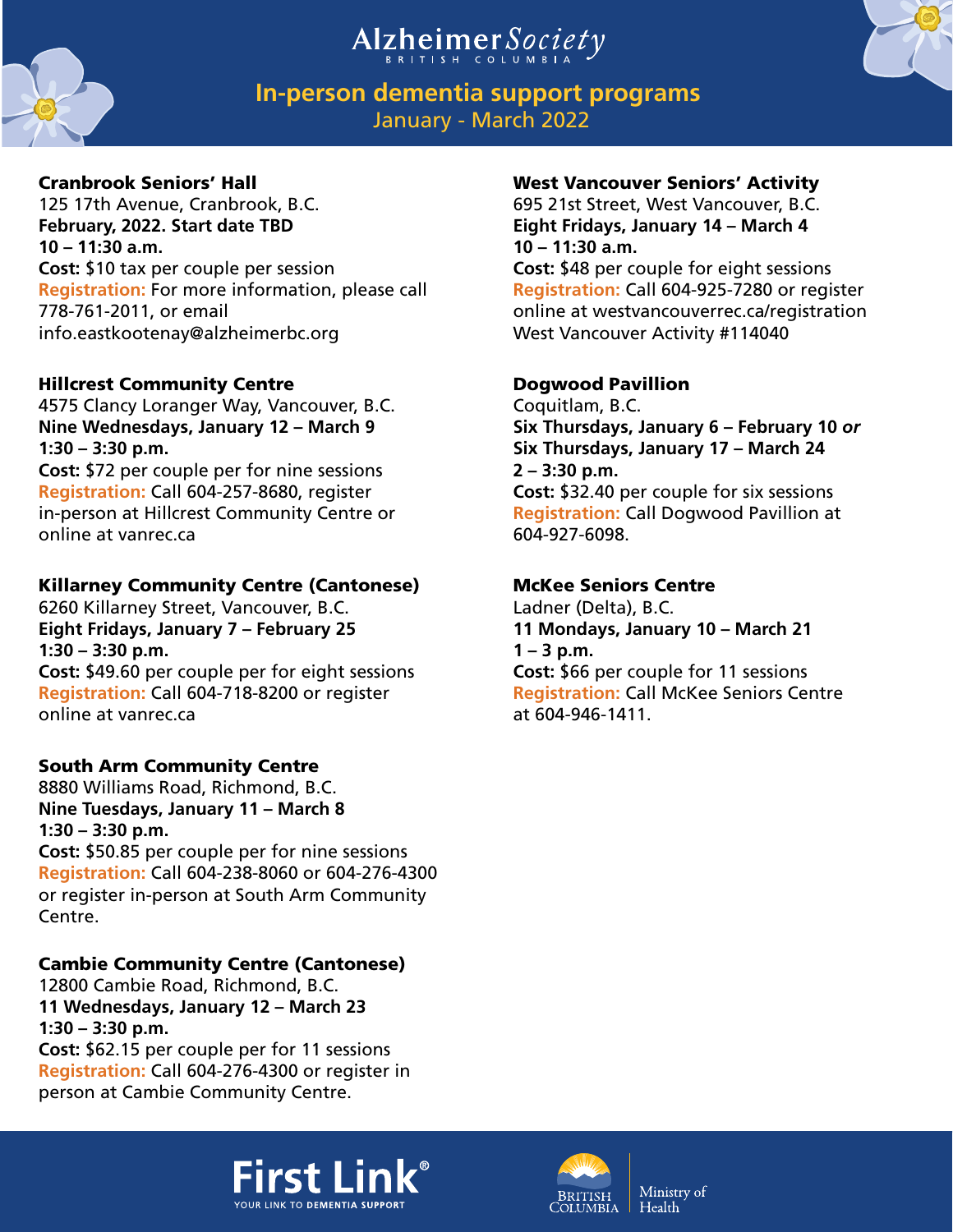



**In-person dementia support programs** January - March 2022

# Support groups

### Kelowna

Every 4th Thursday of the month  $1:30 - 3$  p.m.

**Registration:** Free to attend; donatic appreciated. To register, call the First L Dementia Helpline at 1-800-936-6033.

# Caregiver support group  $\odot$

Victoria Every 1st Tuesday of the month 10:30 a.m. – noon Every 3rd Tuesday of the month  $1:30 - 3$  p.m.

Nanaimo Every 3rd Tuesday of the month  $10:30$  a.m. – noon

Prince George Every 2nd Wednesday of the month 10:30 a.m. – noon

Quesnel Every 3rd Thursday of the month  $1:30 - 3$  p.m.

Ashcroft Every 2nd Wednesday of the month  $10$  a.m. – noon

Clearwater Every 2nd Thursday of the month 10 – 11:30 a.m.

Chase Every 4th Thursday of the month 10 a.m. – noon

Vernon Every 1st Thursday of the month  $10 - 11:30$  a.m.

Peachland Every 2nd Thursday of the month 1:30 – 3:30 p.m.



Open to caregivers who are living with dementia. currently caring for a person

day of the month

Penticton Every 1st Monday of the month 7 – 8:30 p.m.

Summerland Every 3rd Tuesday of the month  $7 - 8:30$  p.m.

**Summerland** Every 3rd Tuesday of the month 7 – 8:30 p.m.

Richmond Every 1st Tuesday of the month  $1 - 2:30$  p.m.

Vancouver Every 3rd Thursday of the month 2 – 3:30 p.m.

Richmond (Cantonese) Every 3rd Saturday of the month  $2 - 4 p.m.$ 

Vancouver (Cantonese) Every 4th Thursday of the month  $2 - 4 p.m.$ 

North Vancouver Every 4th Tuesday of the month 11 a.m. – 12:30 p.m.

New Westminster Every 3rd Tuesday of the month  $6:45 - 8:15$  p.m.

Surrey Every 1st Thursday of the month 1:30 – 3:30 p.m.